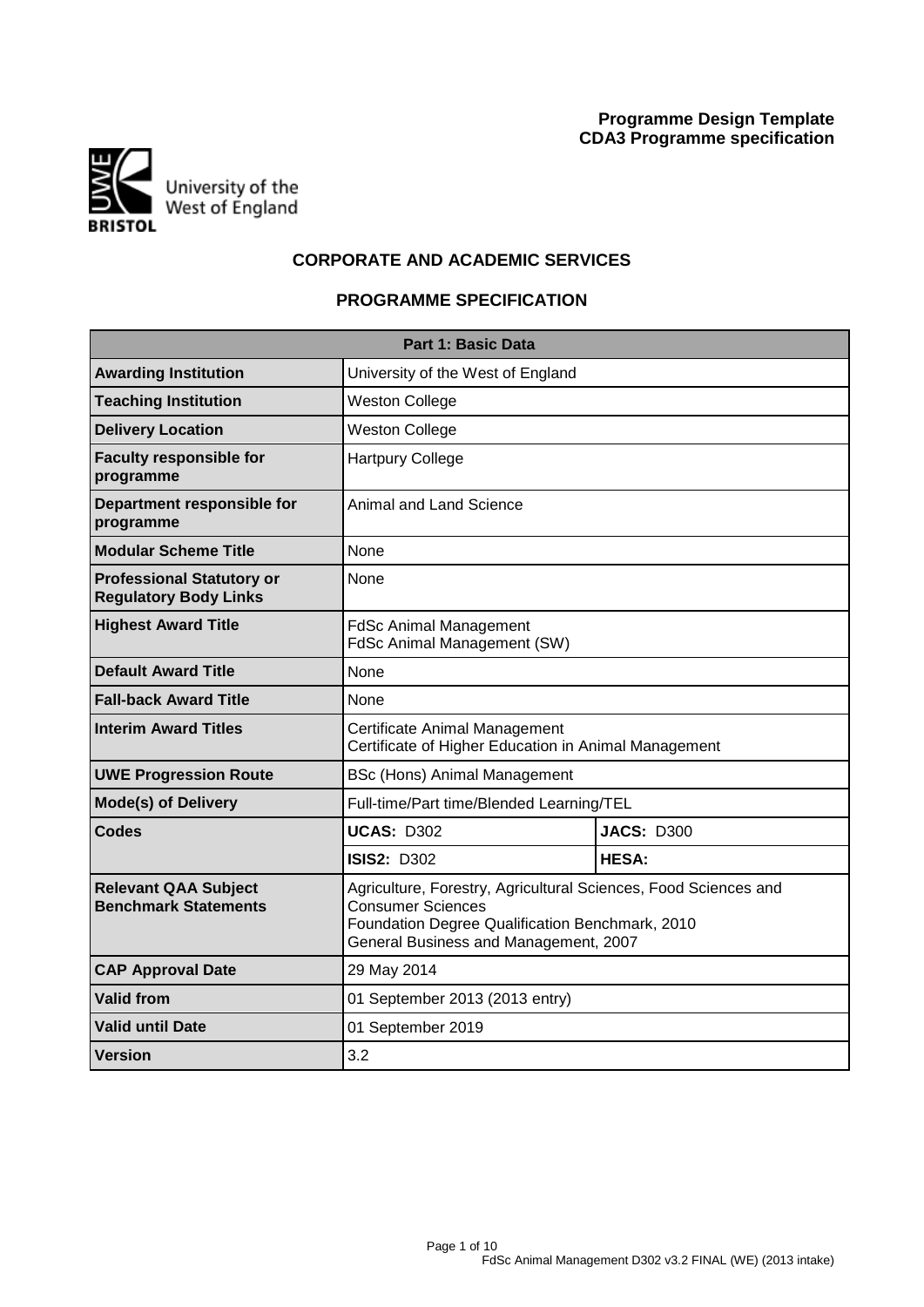# **Part 2: Educational Aims of the Programme**

The FdSc Animal Management programme is designed to develop students to have an understanding of all aspects of animal biology and specifically animal health and welfare. The programme will provide the students with the knowledge and skills to pursue a career in the professional care of animals. Graduates will have the relevant skills and knowledge to progress within higher education.

This programme will enable students to:

- 1 Access a distinctive approach to teaching, learning and assessment through the utilisation of work related and work based learning throughout the programme.
- 2 Enter a clear structure for training and progression within the animal industry.<br>3 Raise standards and skills levels within the animal industry.
- Raise standards and skills levels within the animal industry.
- 4 Appreciate Health and Safety legislation influencing work within the animal industry.<br>5 Understand and apply current welfare legislation.
- Understand and apply current welfare legislation.
- 6 Develop a sound understanding of both the science and the management skills needed to progress in animal related careers.
- 7 Understand the impact of animal husbandry on welfare.
- 8 Develop academic, professional, generic practical and employability skills which will equip them for gaining employment and being successful at work.
- 9 Prepare for progression to study higher degrees in the animal sector.
- 10 Engage with the management and care of animal in a variety of settings.
- 11 Effectively develop and utilise employability skills which will help them to function effectively as members of a flexible, adaptable and competitive workforce which will help to fulfil the skills shortage identified by LANTRA.

This programme is designed to equip graduates with the knowledge and ability needed to work within the rapidly expanding animal industry. Students will acquire essential practical experience (including the handling of animals, differentiating healthy and diseased animals, and general animal management), as well as in-depth theoretical knowledge (including health and disease, anatomy and physiology, nutrition, management and behaviour), with key transferable skills heavily embedded within all modules. The programme:

- 1 Develops basic scientific principles to instil a knowledge and understanding of the animal in health and disease, management and nutrition and uses this understanding to study animals in the context of present day industry and environment.
- 2 Prepares students for employment, in particular in animal-related employment (including laboratory technicians, animal sanctuaries, pet shops, boarding kennels, wildlife parks or various charitable organisations, such as Blue Cross, PDSA and RSPCA).
- 3 Provides students with an intellectual challenge based on a scientific and analytical approach.
- 4 Provides both group and autonomous 'hands-on' experience.<br>5 Examines health of companion, farm and exotic animals.
- Examines health of companion, farm and exotic animals.
- 6 Provide experience in handling companion, farm and exotic animals.
- 7 Practical experience in laboratory skills.
- 8 Develops the skills and qualities which will support students to achieve success in all aspects of personal and working life.
- 9 Provides students with the opportunity to build on previous achievement, however acquired, without the need to replace it.
- 10 Provides a basis for and encourages progression to top-up and further degree qualifications.

## **Programme requirements for the purposes of the Higher Education Achievement Record (HEAR)**

To successfully pass this programme the student must achieve 220 hours of Work Based Learning within a practice setting. This setting is to be anywhere where animal industry management skills are used – informal or formal – and could include for example businesses, voluntary or community based organisations, activity centres, as well as colleges, secondary and special schools. These contexts will enable them to use and apply their knowledge and skills as acquired during their course of study and to reflect upon their practice in the workplace to develop it further. Students will be required to pass a Work Based Experience module detailing their experiences across the programme in relation to the supporting nature of IT within the workplace.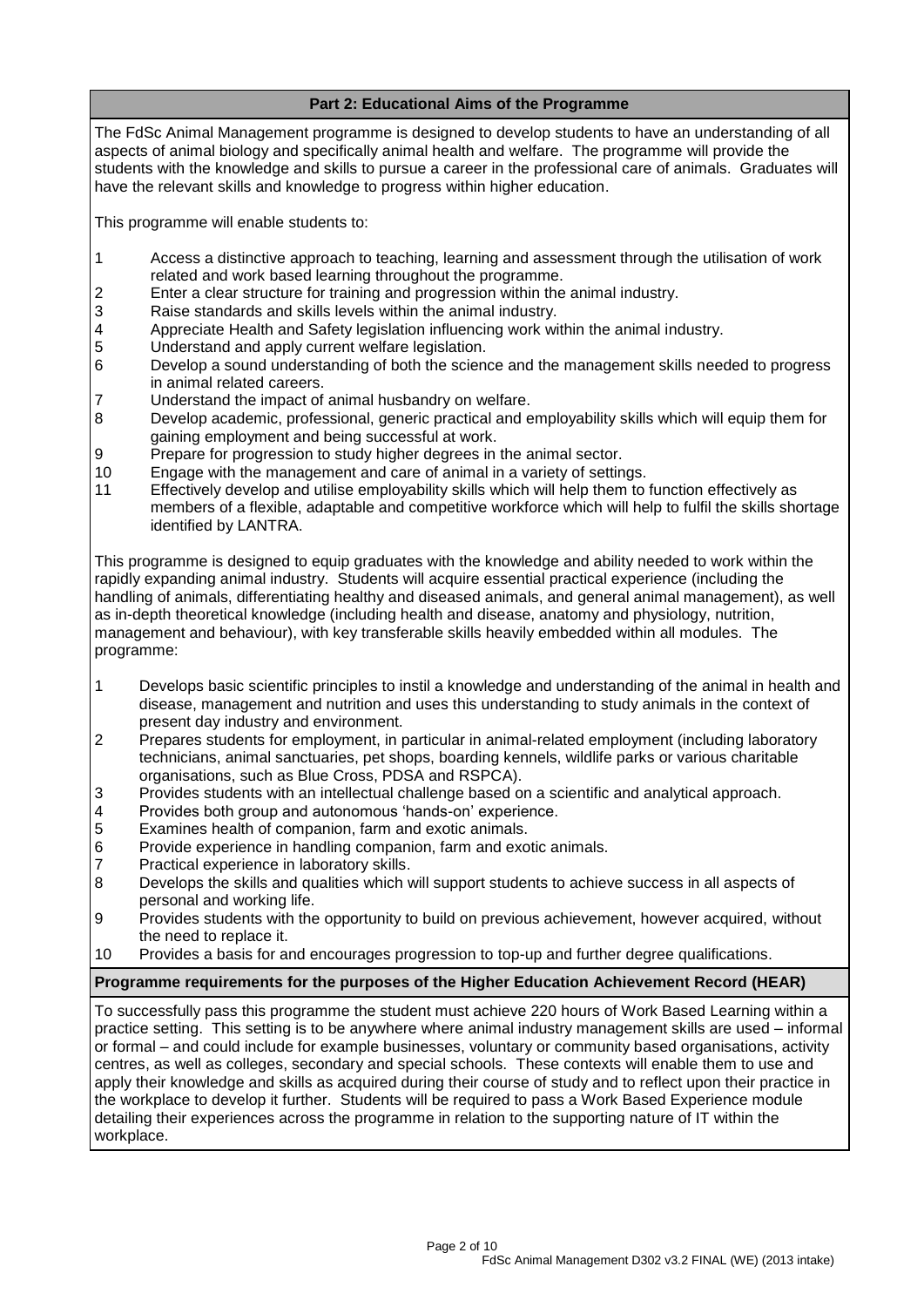|                                                                                                                                                                                                                                                                                                                                                                                                                                                                                                                                 | Part 3: Learning Outcomes of the Programme                                                                                                                                            |                        |                      |                |             |                      |                                      |                                                     |                                      |                              |       |        |              |               |            |            |                                                 |               |
|---------------------------------------------------------------------------------------------------------------------------------------------------------------------------------------------------------------------------------------------------------------------------------------------------------------------------------------------------------------------------------------------------------------------------------------------------------------------------------------------------------------------------------|---------------------------------------------------------------------------------------------------------------------------------------------------------------------------------------|------------------------|----------------------|----------------|-------------|----------------------|--------------------------------------|-----------------------------------------------------|--------------------------------------|------------------------------|-------|--------|--------------|---------------|------------|------------|-------------------------------------------------|---------------|
|                                                                                                                                                                                                                                                                                                                                                                                                                                                                                                                                 | The award route provides opportunities for students to develop and demonstrate knowledge and<br>understanding, qualities, skills and other attributes in the following areas:         |                        |                      |                |             |                      |                                      |                                                     |                                      |                              |       |        |              |               |            |            |                                                 |               |
| The award provides opportunities for students to develop and demonstrate knowledge and understanding,<br>qualities, skills and other attributes in the areas more fully described below. These have taken account of the<br>relevant subject benchmark Agriculture, Forestry, Agricultural Sciences and Consumer Science and the QAA<br>Foundation degree benchmark. The Sector Skills Council, LANTRA guidance on the Foundation Degree<br>Framework for Animal Health and Welfare was used as guidance for programme content. |                                                                                                                                                                                       |                        |                      |                |             |                      |                                      |                                                     |                                      |                              |       |        |              |               |            |            |                                                 |               |
|                                                                                                                                                                                                                                                                                                                                                                                                                                                                                                                                 | <b>Learning Outcomes:</b>                                                                                                                                                             |                        |                      |                |             |                      |                                      |                                                     |                                      |                              |       |        |              |               |            |            |                                                 |               |
|                                                                                                                                                                                                                                                                                                                                                                                                                                                                                                                                 |                                                                                                                                                                                       | Equin<br>and<br>Animal | Managerr<br>Animal I | <b>Busines</b> | ntroduction | inary<br>ntroduction | <u>ම්</u><br>Biol<br>ဖာ<br>Mammalian | Behavi<br>$\overline{\text{ma}}$<br>৳<br>Principles | Biology<br>Animal<br>đ<br>Principles | ēπ<br>lacem<br>ᇟ<br>Sandwich | Appli | Animal | Anai<br>Data | and<br>Ethics | Field Cour | ndependent | $\overline{\overline{c}}$<br>$\varpi$<br>Making | Method<br>Res |
|                                                                                                                                                                                                                                                                                                                                                                                                                                                                                                                                 | A) Knowledge and understanding of:                                                                                                                                                    |                        |                      |                |             |                      |                                      |                                                     |                                      |                              |       |        |              |               |            |            |                                                 |               |
| 1                                                                                                                                                                                                                                                                                                                                                                                                                                                                                                                               | The principles which relate theory to practice in animal studies;                                                                                                                     |                        |                      |                |             |                      |                                      |                                                     |                                      |                              |       |        |              |               |            |            |                                                 |               |
| 2                                                                                                                                                                                                                                                                                                                                                                                                                                                                                                                               | The utilisation of information to prepare reasoned solutions to<br>problems;                                                                                                          |                        |                      |                |             |                      |                                      |                                                     |                                      |                              |       |        |              |               |            |            |                                                 |               |
| 3                                                                                                                                                                                                                                                                                                                                                                                                                                                                                                                               | The purpose and relevance of IT applications to the modern<br>manager;                                                                                                                |                        |                      |                |             |                      |                                      |                                                     |                                      |                              |       |        |              |               |            |            |                                                 |               |
| 4                                                                                                                                                                                                                                                                                                                                                                                                                                                                                                                               | Principles of animal management;                                                                                                                                                      |                        |                      |                |             |                      |                                      |                                                     |                                      |                              |       |        |              |               |            |            |                                                 |               |
| 5                                                                                                                                                                                                                                                                                                                                                                                                                                                                                                                               | Ethical issues in management;                                                                                                                                                         |                        |                      |                |             |                      |                                      |                                                     |                                      |                              |       |        |              |               |            |            |                                                 |               |
| 6                                                                                                                                                                                                                                                                                                                                                                                                                                                                                                                               | Business principles;                                                                                                                                                                  |                        |                      |                |             |                      |                                      |                                                     |                                      |                              |       |        |              |               |            |            |                                                 |               |
| 7                                                                                                                                                                                                                                                                                                                                                                                                                                                                                                                               | Current literature relating to animal science;                                                                                                                                        | ✓                      |                      |                |             |                      |                                      |                                                     |                                      |                              |       |        |              |               |            |            |                                                 |               |
| 8                                                                                                                                                                                                                                                                                                                                                                                                                                                                                                                               | Research, development and experimental design.                                                                                                                                        |                        |                      |                |             |                      |                                      | ✓                                                   |                                      |                              |       |        |              |               |            |            |                                                 |               |
| 9                                                                                                                                                                                                                                                                                                                                                                                                                                                                                                                               | Theoretical diversity within the field of animal science/management<br>including companion and production animals, animal science,<br>including behaviour, welfare and animal health; | ✓                      |                      |                |             |                      |                                      |                                                     |                                      |                              |       |        |              |               |            |            |                                                 |               |
| 10                                                                                                                                                                                                                                                                                                                                                                                                                                                                                                                              | Practical animal production, animal handling and husbandry and<br>scientific techniques in the laboratory/field;                                                                      |                        |                      |                |             |                      |                                      |                                                     |                                      |                              |       |        |              |               |            |            |                                                 |               |
| 11                                                                                                                                                                                                                                                                                                                                                                                                                                                                                                                              | Research skills to facilitate further study at honours level.                                                                                                                         | ✓                      |                      |                |             |                      |                                      | ✓                                                   |                                      |                              |       |        |              |               |            |            |                                                 |               |
|                                                                                                                                                                                                                                                                                                                                                                                                                                                                                                                                 | (B) Intellectual Skills                                                                                                                                                               |                        |                      |                |             |                      |                                      |                                                     |                                      |                              |       |        |              |               |            |            |                                                 |               |
| 1                                                                                                                                                                                                                                                                                                                                                                                                                                                                                                                               | Seek, describe and interpret information;                                                                                                                                             |                        |                      |                |             |                      |                                      |                                                     |                                      |                              |       |        |              |               |            |            |                                                 |               |
| 2                                                                                                                                                                                                                                                                                                                                                                                                                                                                                                                               | Describe, interpret and organise data;                                                                                                                                                |                        |                      |                |             |                      |                                      |                                                     |                                      |                              |       |        |              |               |            |            |                                                 |               |
| 3                                                                                                                                                                                                                                                                                                                                                                                                                                                                                                                               | Identify and express key themes in written work and oral<br>presentations;                                                                                                            |                        |                      |                |             |                      |                                      |                                                     |                                      |                              |       |        |              |               |            |            |                                                 |               |
| 4                                                                                                                                                                                                                                                                                                                                                                                                                                                                                                                               | Apply given tools/methods accurately and carefully to a well-<br>defined problem and draw appropriate conclusions;                                                                    |                        |                      |                |             |                      |                                      |                                                     |                                      |                              |       |        |              |               |            |            |                                                 |               |
| 5                                                                                                                                                                                                                                                                                                                                                                                                                                                                                                                               | Identify, describe and analyse problem situations;                                                                                                                                    |                        |                      |                |             |                      |                                      |                                                     |                                      |                              |       |        |              |               |            |            |                                                 |               |
| 6                                                                                                                                                                                                                                                                                                                                                                                                                                                                                                                               | Allocate priorities, identify suitable solutions and draw appropriate<br>conclusions;                                                                                                 |                        |                      |                |             |                      |                                      |                                                     |                                      |                              |       |        |              |               |            |            |                                                 |               |
| 7                                                                                                                                                                                                                                                                                                                                                                                                                                                                                                                               | Understand and apply numerical conventions, interpreting trends<br>and data.                                                                                                          |                        |                      |                |             |                      |                                      |                                                     |                                      |                              |       |        |              |               |            |            |                                                 |               |
| 8                                                                                                                                                                                                                                                                                                                                                                                                                                                                                                                               | Use statistics effectively in the presentation of an argument;                                                                                                                        |                        |                      |                |             |                      |                                      |                                                     |                                      |                              |       |        |              |               |            |            |                                                 |               |
| 9                                                                                                                                                                                                                                                                                                                                                                                                                                                                                                                               | Reflect on actions and priorities;                                                                                                                                                    |                        |                      |                |             |                      |                                      |                                                     | $\checkmark$                         |                              |       | ✓      |              |               |            |            |                                                 |               |
| 10                                                                                                                                                                                                                                                                                                                                                                                                                                                                                                                              | Formulate effective strategies for achieving goals;                                                                                                                                   |                        | ✓                    |                |             |                      |                                      |                                                     |                                      |                              |       |        |              |               | ✓          |            |                                                 |               |
| 11                                                                                                                                                                                                                                                                                                                                                                                                                                                                                                                              | Debate issues in relation to more general ethical perspectives.                                                                                                                       |                        | ✓                    |                |             |                      |                                      |                                                     |                                      |                              |       |        |              |               | ✓          |            |                                                 |               |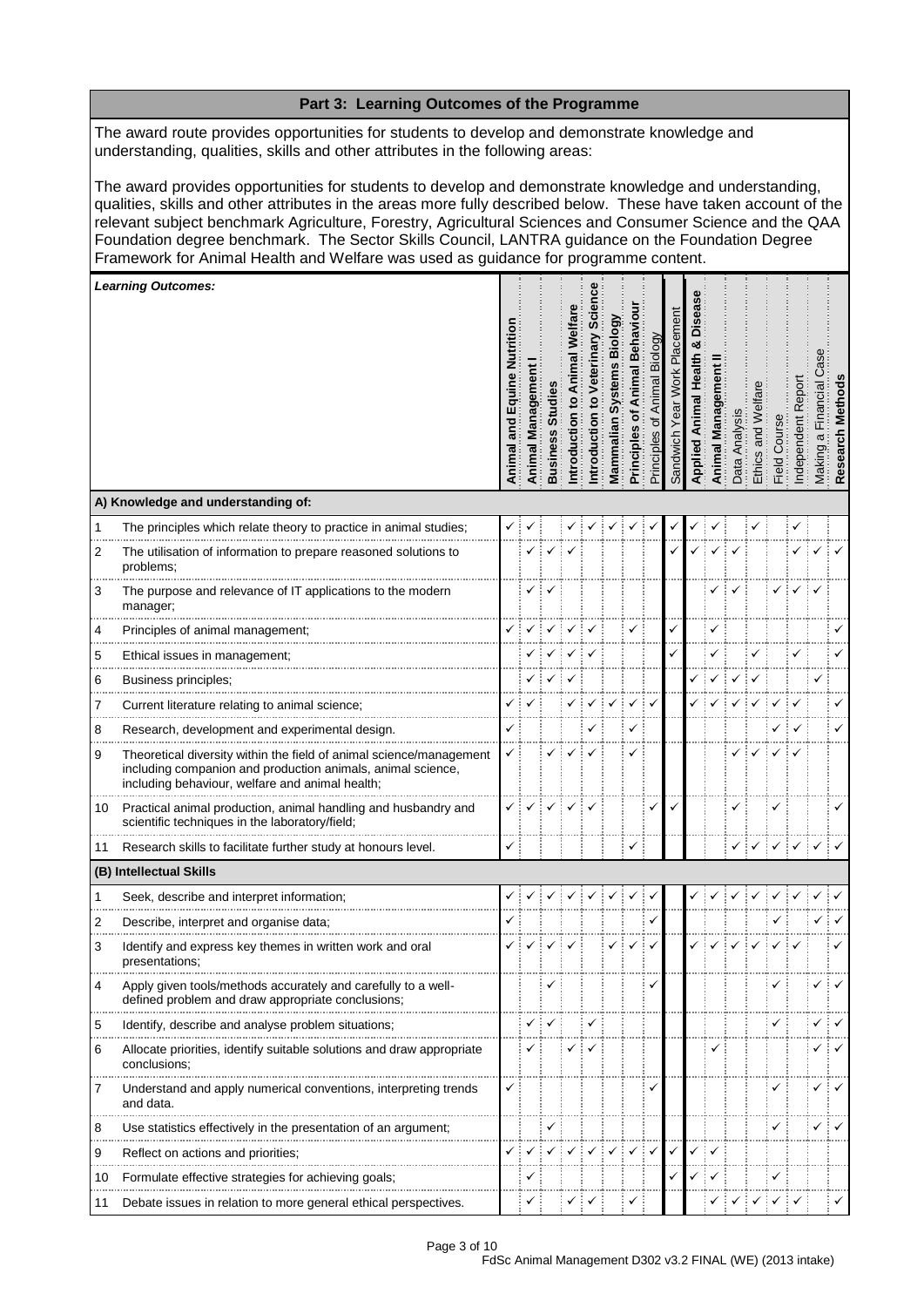|              | <b>Learning Outcomes:</b><br>(C) Subject/Professional/Practical Skills                                                                            | Nutritior<br>and Equine<br>Animal | Animal Managem | Busines | ntroduction | ntroduction | iol<br>Mammalian | Behavi<br>mal<br>ō<br>Principles | Biology<br>ᡃᡠ<br>Principles | acer | ilda | ಸ | Ethics | <b>Field</b> | ω<br>ð<br>ब<br>ब |  |
|--------------|---------------------------------------------------------------------------------------------------------------------------------------------------|-----------------------------------|----------------|---------|-------------|-------------|------------------|----------------------------------|-----------------------------|------|------|---|--------|--------------|------------------|--|
| $\mathbf{1}$ | Prepare students for employment in the animal industry;                                                                                           |                                   |                |         |             |             |                  |                                  |                             |      |      |   |        |              |                  |  |
| 2            | Provide a balance between breadth and specialist training and<br>include a grounding in applied principles;                                       |                                   |                |         |             |             |                  |                                  |                             |      |      |   |        |              |                  |  |
| 3            | Develop vocational and practical skills, knowledge and<br>understanding which enable students to be competent to relevant<br>industry standards:  |                                   |                |         |             |             |                  |                                  |                             |      |      |   |        |              |                  |  |
| 4            | Assist students to be adaptable to the changing demands of<br>business and society;                                                               |                                   |                |         |             |             |                  |                                  |                             |      |      |   |        |              |                  |  |
| 5            | Allow students to choose from a range of options appropriate to<br>their needs, while maintaining a coherent programme of study;                  |                                   |                |         |             |             |                  |                                  |                             |      |      |   |        |              |                  |  |
| 6            | Provide an opportunity for students to acquire professional<br>qualifications necessary for future employment.                                    |                                   | ٧              |         |             |             |                  |                                  |                             |      |      |   |        |              |                  |  |
|              | (D) Transferable skills and other attributes                                                                                                      |                                   |                |         |             |             |                  |                                  |                             |      |      |   |        |              |                  |  |
| 1            | Communicate technical information clearly in a written format,<br>within time constraints and in a high pressure environment;                     |                                   |                |         |             |             |                  |                                  |                             |      |      |   |        |              |                  |  |
| 2            | Communicate verbally accurately, clearly and appropriately to a<br>variety of audiences demonstrating use of appropriate academic<br>terminology; |                                   |                |         |             |             |                  |                                  |                             |      |      |   |        |              |                  |  |
| 3            | Manage own time effectively and identify and achieve individual<br>goals when completing a task for a given deadline;                             |                                   |                |         |             |             |                  |                                  |                             |      |      |   |        |              |                  |  |
| 4            | Identify individual goals and responsibilities and assume<br>responsibility for one's actions;                                                    |                                   |                |         |             |             |                  |                                  |                             |      |      |   |        |              |                  |  |
| 5            | Demonstrate the skills necessary for self-managed and lifelong<br>learning; and;                                                                  |                                   |                |         |             |             |                  |                                  |                             |      |      |   |        |              |                  |  |
| 6            | Allocate tasks for self, individuals and a team and perform in a<br>manner appropriate to these roles and responsibilities.                       | ✓                                 |                |         |             |             |                  |                                  |                             |      |      |   |        | ✓            |                  |  |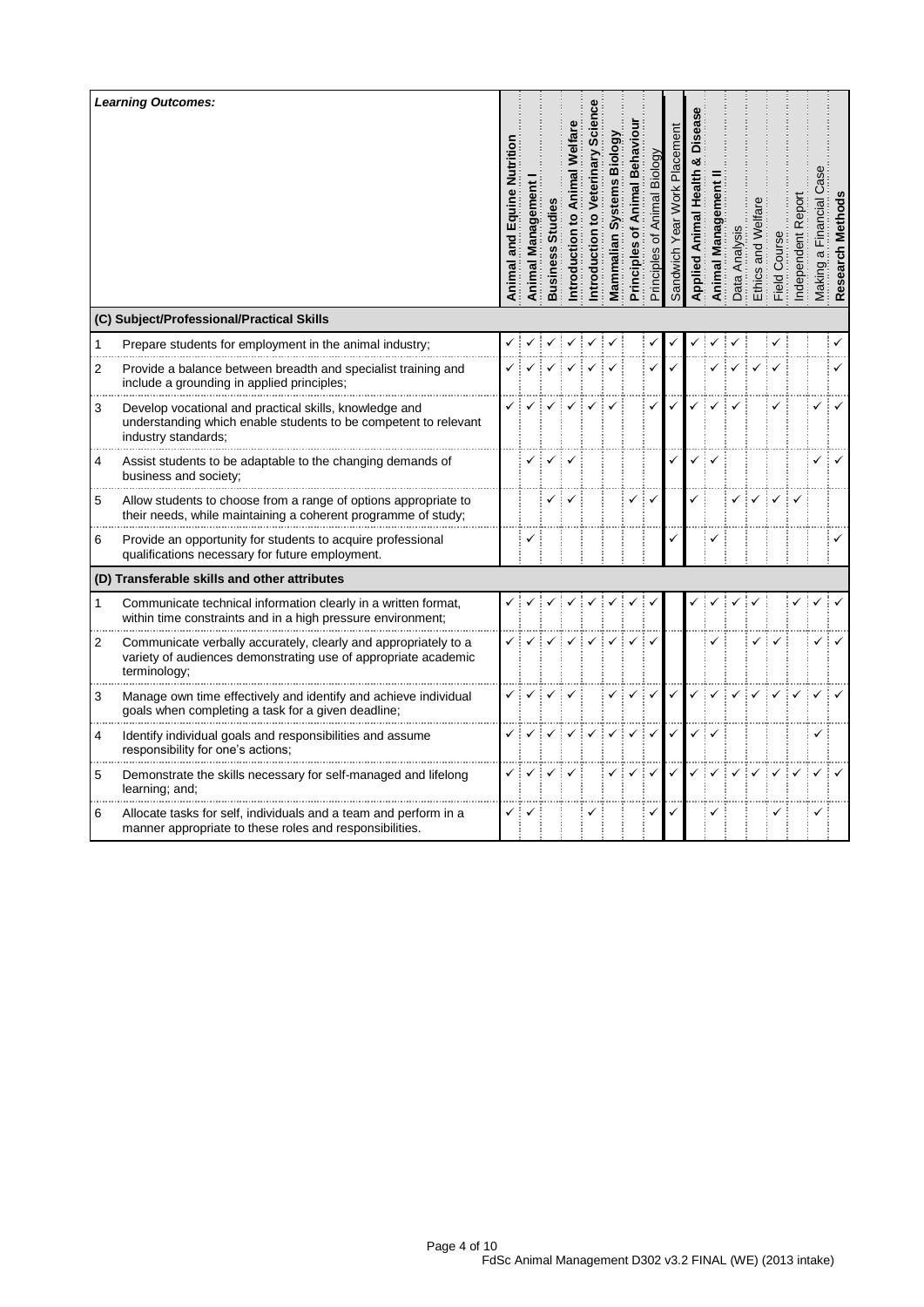## **Part 4: Student Learning and Student Support**

*Teaching and learning strategies to enable learning outcomes to be achieved and demonstrated* On year 1 of the FdSc Animal Management programme teaching is a mix of 24% scheduled, 70% independent and 6% placement learning.

### *Scheduled learning*

Includes lectures, seminars, tutorials, project supervision, demonstration, practical classes and workshops; fieldwork; external visits; work-based learning. Scheduled sessions may vary slightly depending on the module choices made.

#### *Independent learning*

Includes hours engaged with essential reading, case study preparation, assignment preparation and completion etc. These sessions constitute an average time per level as indicated in the table below. Scheduled sessions may vary slightly depending on the module choices made.

#### *Placement learning*

May include a practice placement, other placement, year abroad. This constitutes an average per level as indicated below.

#### *Virtual Learning Environment (VLE), or equivalent*

This specification is supported by a VLE where students will be able to find all necessary module information. Direct links to information sources will also be provided from within the VLE.

| <b>Module Title</b>                        | Scheduled (%) | Independent (%) | Placement (%)  |
|--------------------------------------------|---------------|-----------------|----------------|
| Animal and Equine Nutrition                | 24            | 76              | 0              |
| Animal Management I                        | 27            | 33              | 40             |
| <b>Business Studies</b>                    | 24            | 76              | 0              |
| Introduction to Animal Welfare             | 24            | 76              | $\overline{0}$ |
| Introduction to Veterinary Science         | 24            | 76              | $\Omega$       |
| Mammalian Systems Biology                  | 24            | 76              | 0              |
| Principles of Animal Behaviour             | 24            | 76              | 0              |
| Principles of Animal Biology               | 24            | 76              | $\Omega$       |
| Sandwich Year Work Placement               | $\mathbf{0}$  | $\mathbf{0}$    | 100            |
| <b>Animal Management II</b>                | 27            | 33              | 40             |
| <b>Applied Animal Health &amp; Disease</b> | 24            | 76              | $\mathbf 0$    |
| Data Analysis                              | 24            | 76              | $\mathbf 0$    |
| <b>Ethics and Welfare</b>                  | 24            | 76              | $\mathbf{0}$   |
| <b>Field Course</b>                        | 24            | 76              | $\mathbf{0}$   |
| <b>Independent Report</b>                  | 24            | 76              | $\mathbf{0}$   |
| <b>Making a Financial Case</b>             | 24            | 76              | $\Omega$       |
| <b>Research Methods</b>                    | 24            | 76              | $\mathbf{0}$   |

## *Careers*

To support learner's career preparations, UWE careers personnel visit Weston on a regular basis and the students can use all the UWE Careers on line resources as well as see Careers staff at Frenchay and other campuses. Tutors will also offer subject specific careers advice through module sessions or individual tutorials. Careers Fairs are arranged periodically to allow students to engage directly with employers from the industry sector.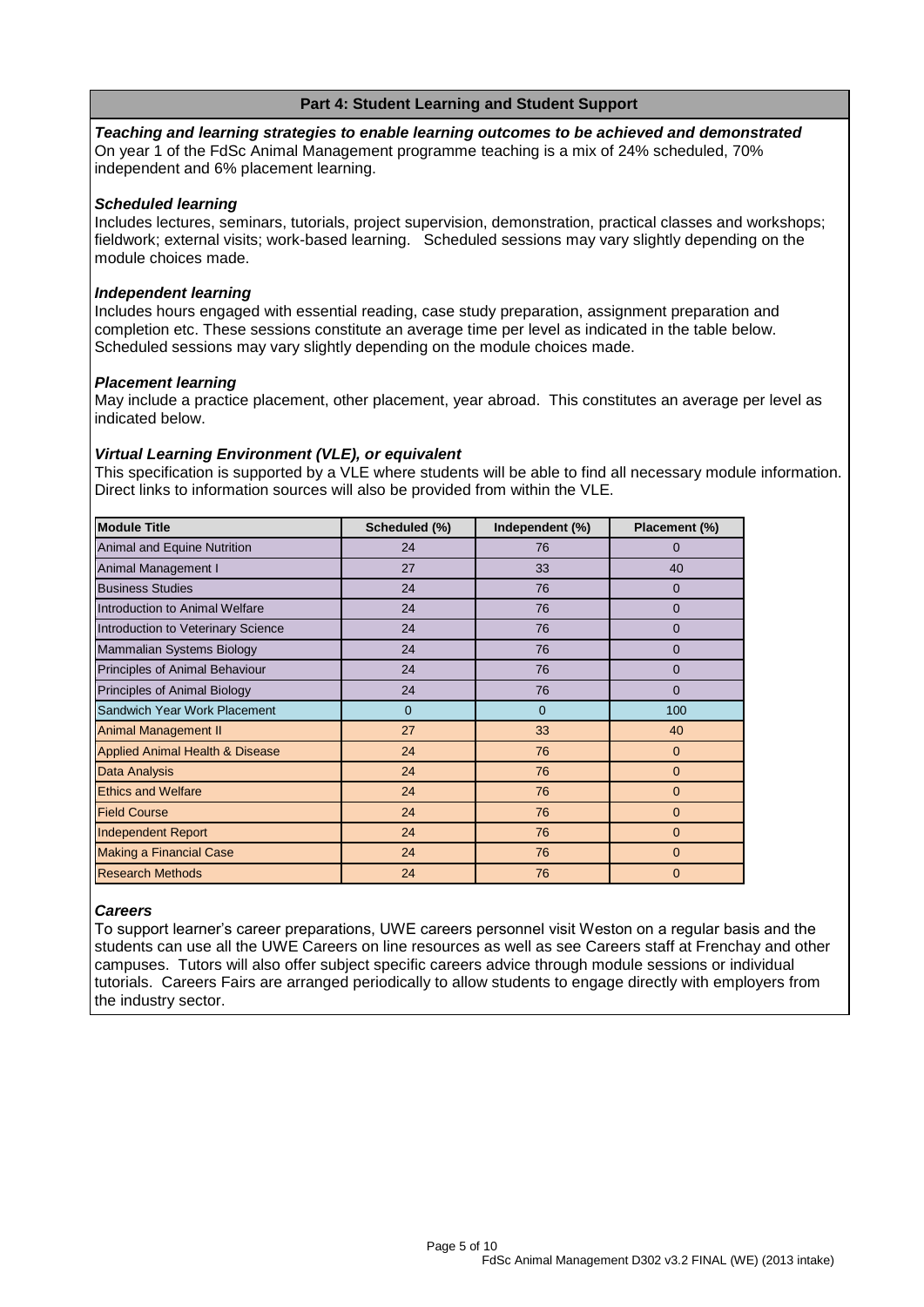# **Description of any Distinctive Features**

The purpose of the programme is to provide a balance of vocational and academic study that is intellectually challenging, vocationally relevant, and provides a foundation for pursuing a career in animal science.

The programme has been designed to build on the competencies of a wide spectrum of students who should be capable of taking up appropriate positions of responsibility within the range of vocational opportunities to be found operating in the animal science industry. There has been substantial employer input in the design of the programme through vocational panels representing employers from the local area, thus identifying employers' needs and current skills gaps.

In the Foundation degree programme, academic knowledge and understanding reinforces and supports the development of vocational skills to equip the student to meet the needs of employers. The programme embraces the Government's commitment to the expansion of higher education. The flexibility of the Foundation Degree allows people already in work to engage in higher education whilst making full use of, and awarding credit for, prior experiential learning within the working environment. The Foundation Degree also provides a pathway for lifelong learning and the opportunity to progress to Honours degree programmes.

Students undertake two vocationally based modules within their programme which contribute to the overall ethos of work related learning that forms the basis of the Foundation Degree. Level 1 students undertake 'Animal Management I', which prepares the student for work, during which all students undertake a six week work placement (or part-time equivalent) in a relevant industry.

Knowledge and understanding from this work-based learning underpins level 2 'Animal Management II' which helps the student to identify how businesses are run and prepares the student for future careers. As part of this module students compile a portfolio that reflects the work placement providers' organisation or business (how it was run, how decisions were made, etc) which is assessed, along with a portfolio of evidence of the skills gained and work placement hours (six weeks full time, or part-time equivalent) completed.

Students are supported during the programme through online web-based support such as the Virtual Learning Environment (VLE) and Digital collection, and individual tutorial sessions with a designated tutor.

A range of modules will be complimented by collaborative delivery with Hartpury College staff and cross college teaching. This will include trips to Hartpury College for specific lectures and the use of resources to compliment delivery from Weston College in partnership with Badgworth Arena.

## **Part 5: Assessment**

Approved variant to University [Academic Regulations and Procedures](http://www1.uwe.ac.uk/students/academicadvice/assessments/regulationsandprocedures.aspx)

#### **Assessment Strategy**

Assessment strategy to enable the learning outcomes to be achieved and demonstrated:

This Foundation Degree offers both a traditional form of assessment with both formative and summative assessment during delivery of science based theoretical modules and modules that rely upon the students' capacity to draw upon their experience of the workplace. This practical professional experience, whether paid or unpaid, is essential for success on this Foundation Degree.

Formal assessment currently includes the following:

- 1 a range of small scale enquiries based in the workplace;
- 2 reflective and evaluative accounts or audits of initiatives, interventions, specific practices that might take place in the workplace;
- 3 creation of portfolios that evidence the experiences occurring in the workplace through completion of witness statements, observational reports, reports on practice, logs and journals, planning documents etc.;
- 4 written assignments, essays and prepared papers with further reading to enhance insight to a specific topic area;
- 5 examination of the core scientific principles underpinning practice;<br>6 oral presentations and posters on module related topics.
- oral presentations and posters on module related topics.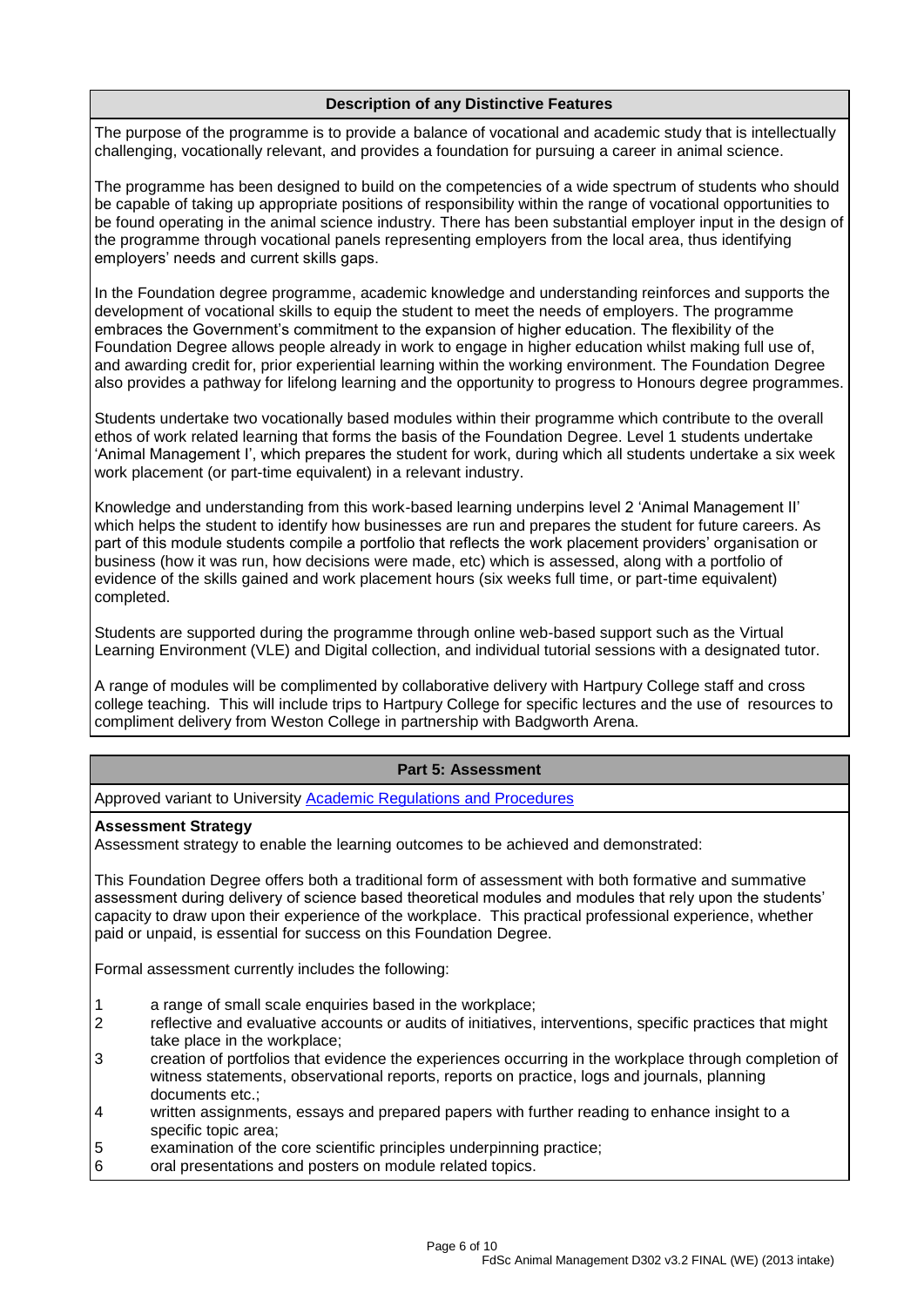The assessment criteria are stated within handbooks and made evident with individual assignments. All feedback will relate to individual learning outcomes in order to develop students' capacity to reflect and improve performance during the course of the programme.

In line with the College's commitment to facilitating equal opportunities, a student may apply for alternative means of assessment if appropriate. Each application will be considered on an individual basis taking into account learning and assessment needs. For further information regarding this please refer to the VLE.

The programme encompasses a range of **assessment methods** including; written assignments and examinations, practical and oral examinations, laboratory reports and notebooks. These are detailed in the following assessment map:

### **Assessment Map for FdSc Animal Management**

|                                      |                                            | Type of Assessment* |                                                |                      |                |                                |                                        |                    |                                                                    |              |                                      |
|--------------------------------------|--------------------------------------------|---------------------|------------------------------------------------|----------------------|----------------|--------------------------------|----------------------------------------|--------------------|--------------------------------------------------------------------|--------------|--------------------------------------|
|                                      |                                            | Unseen Written Exam | Open Book Written Exam<br>(eg Case Study Exam) | n-Class Written Test | Practical Exam | Practical Skills<br>Assessment | Oral assessment and/or<br>presentation | Written Assignment | $\overline{69}$<br>Laboratory/Field<br>Report/Project<br>Motebook) | Dissertation | Portfolio (eg practice<br>portfolio) |
| <b>Module</b><br>Level 0             | <b>Principles of Animal Biology</b>        | A (50)              |                                                |                      |                |                                |                                        |                    | B(50)                                                              |              |                                      |
| <b>Compulsory</b>                    | <b>Animal and Equine Nutrition</b>         | A(50)               |                                                |                      |                |                                |                                        | B(50)              |                                                                    |              |                                      |
| <b>Modules</b><br>Level 1            | <b>Animal Management I</b>                 |                     |                                                |                      |                |                                |                                        |                    | B<br>(100)                                                         |              | A<br>(P/F)                           |
|                                      | <b>Business Studies</b>                    |                     |                                                |                      |                |                                | A (25)                                 | B (75)             |                                                                    |              |                                      |
|                                      | Introduction to Animal Welfare             | A (50)              |                                                |                      |                |                                |                                        | B (50)             |                                                                    |              |                                      |
|                                      | <b>Introduction to Veterinary Science</b>  |                     | $B(60)$ A $(40)$                               |                      |                |                                |                                        |                    |                                                                    |              |                                      |
|                                      | <b>Mammalian Systems Biology</b>           |                     |                                                |                      | A(40)          |                                |                                        |                    | B(60)                                                              |              |                                      |
|                                      | <b>Principles of Animal Behaviour</b>      |                     |                                                |                      |                |                                | A(40)                                  | B(60)              |                                                                    |              |                                      |
| <b>Optional Year</b>                 | <b>Sandwich Year Work Placement</b>        |                     |                                                |                      |                |                                |                                        |                    |                                                                    |              | A<br>(100)                           |
| <b>Compulsory</b>                    | <b>Animal Management II</b>                |                     |                                                |                      |                |                                |                                        |                    | B(50)                                                              |              | A(50)                                |
| <b>Module</b><br>Level <sub>2</sub>  | <b>Applied Animal Health &amp; Disease</b> | A(60)               |                                                |                      |                |                                |                                        | B (40)             |                                                                    |              |                                      |
|                                      | <b>Research Methods</b>                    |                     | A(50)                                          |                      |                |                                |                                        |                    | B(50)                                                              |              |                                      |
| Optional                             | Data Analysis                              |                     | A(50)                                          |                      |                |                                |                                        |                    |                                                                    |              | B(50)                                |
| <b>Modules</b><br>Level <sub>2</sub> | <b>Ethics and Welfare</b>                  | A (50)              |                                                |                      |                |                                | B(50)                                  |                    |                                                                    |              |                                      |
|                                      | <b>Field Course</b>                        |                     |                                                |                      |                |                                | A (25)                                 |                    | B (75)                                                             |              |                                      |
|                                      | <b>Independent Report</b>                  |                     | A (25)                                         |                      |                |                                |                                        |                    | B (75)                                                             |              |                                      |
|                                      | <b>Making a Financial Case</b>             |                     |                                                |                      |                |                                |                                        | A<br>(100)         |                                                                    |              |                                      |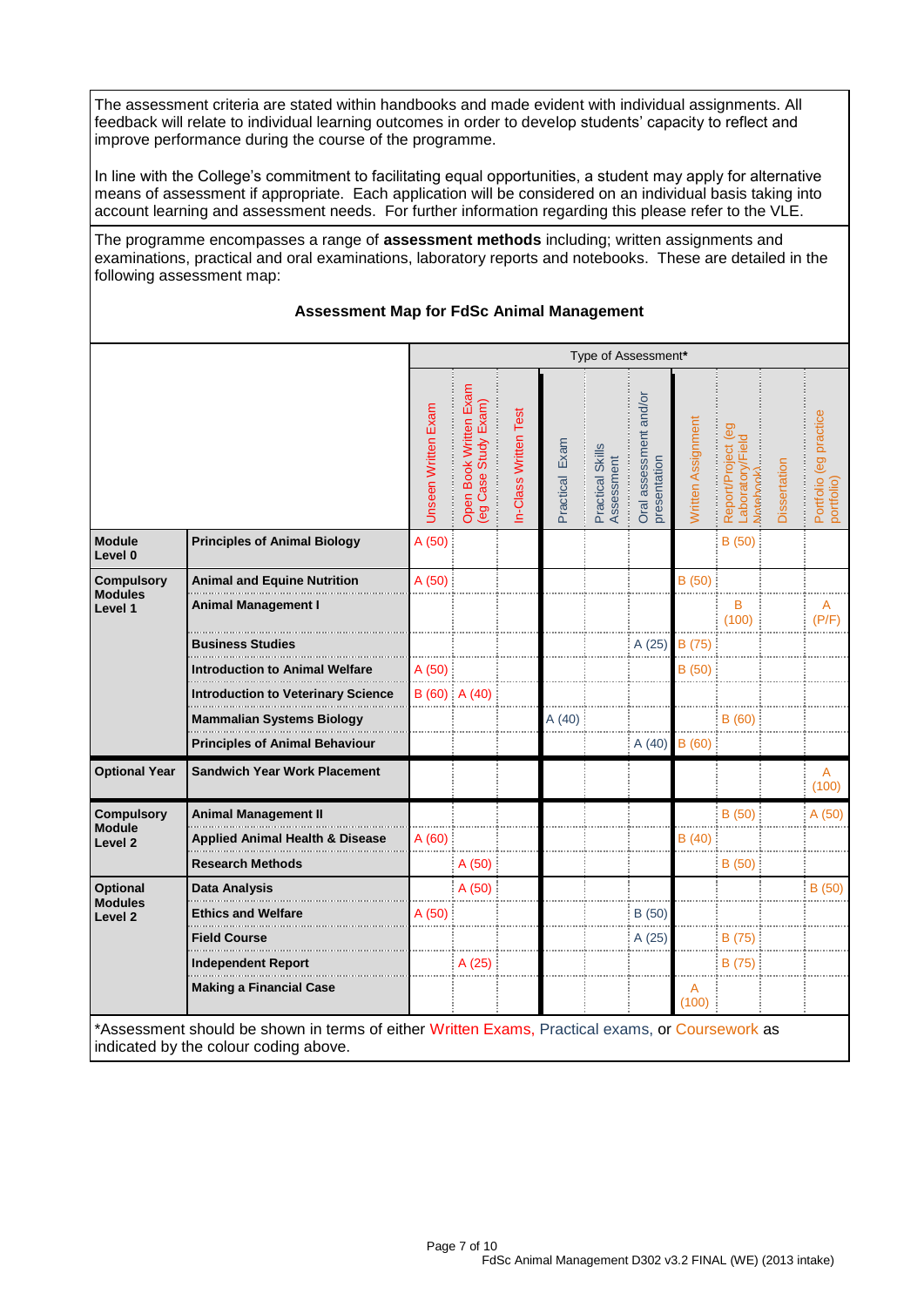This structure diagram demonstrates the student journey from Entry through to Graduation for a typical **full time student**, including:

**Part 6: Programme Structure**

1 level and credit requirements<br>
2 interim award requirements<br>
3 module diet, including compu

interim award requirements

3 module diet, including compulsory and optional modules

*Note:*As discussed with a personal tutor, Principles of Animal Biology is a requirement if a student does not hold A-level Biology grade E or above, or equivalent.

| <b>ENTRY</b>      |                                  | <b>Compulsory Modules</b>                                                                                                                                                                                                                                                                                                      | <b>Optional Modules</b>                                                                                                                                                                                                                                                            | <b>Interim Awards</b>                                                                                                                                                                                                                                                                                                                                  |
|-------------------|----------------------------------|--------------------------------------------------------------------------------------------------------------------------------------------------------------------------------------------------------------------------------------------------------------------------------------------------------------------------------|------------------------------------------------------------------------------------------------------------------------------------------------------------------------------------------------------------------------------------------------------------------------------------|--------------------------------------------------------------------------------------------------------------------------------------------------------------------------------------------------------------------------------------------------------------------------------------------------------------------------------------------------------|
|                   | $\overline{\phantom{0}}$<br>Year | Animal and Equine Nutrition<br>(UINXQ9-15-1)<br>Animal Management I (UINVLL-30-1)<br>Business Studies (UINXQY-15-1)<br>Introduction to Animal Welfare<br>(UINXK9-15-1)<br>Introduction to Veterinary Science<br>(UINXR3-15-1)<br>Mammalian Systems Biology<br>(UINXR4-15-1)<br>Principles of Animal Behaviour<br>(UINXQ5-15-1) | Principles of Animal Biology<br>(UINXK8-15-0) (Level 0)                                                                                                                                                                                                                            | Certificate in Animal Management<br>Credit Requirements: 60 credits at<br>level 0 or above of which not less<br>than 50 are at level 1 or above.<br>Cert HE Animal Management<br>Credit Requirements: 120 credits at<br>level 0 or above of which not less<br>than 100 are at level 1 or above<br><b>TARGET AWARD</b><br><b>FdSc Animal Management</b> |
|                   | Optional<br>Year                 | Sandwich Year Work Placement (UINVK6-15-2)                                                                                                                                                                                                                                                                                     |                                                                                                                                                                                                                                                                                    | Credit Requirements: 240 credits at<br>level 0 or above of which not less<br>than 220 are at level 1 or above, and<br>not less than 100 are at level 2 or<br>above, to include all compulsory<br>modules, with the exception of                                                                                                                        |
|                   | $\sim$<br>Year                   | Animal Management II<br>(UINVK9-30-2)<br>Applied Animal Health & Disease<br>(UINXSN-30-2)<br>Research Methods (UINXPU-15-2)                                                                                                                                                                                                    | Students are normally required to<br>select 45 credits from the optional<br>modules listed below:<br>Data Analysis (UINXPW-15-2)<br>Independent Report (UINXRX-15-2)<br>Ethics and Welfare (UINXSW-15-2)<br>Field Course (UINXSY-15-2)<br>Making a Financial Case<br>(UINVK8-15-2) | Sandwich Year Work Placement.<br><b>TARGET AWARD</b><br>FdSc Animal Management (SW)<br>Credit Requirements: 240 credits at<br>level 0 or above of which not less<br>than 220 are at level 1 or above, and<br>not less than 1000 are at level 2 or<br>above, to include all compulsory<br>modules and Sandwich Year Work<br>Placement                   |
| <b>GRADUATION</b> |                                  |                                                                                                                                                                                                                                                                                                                                |                                                                                                                                                                                                                                                                                    |                                                                                                                                                                                                                                                                                                                                                        |

#### **Part time:**

The following structure diagram demonstrates the student journey from Entry through to Graduation for a typical **part time student.**

| <b>ENTRY</b>      |                                           | <b>Compulsory Modules</b>                                                                                                                                                                 | <b>Optional Modules</b>                                                                                                                   | <b>Interim Awards</b>                                                                                                                                                                                                                                             |
|-------------------|-------------------------------------------|-------------------------------------------------------------------------------------------------------------------------------------------------------------------------------------------|-------------------------------------------------------------------------------------------------------------------------------------------|-------------------------------------------------------------------------------------------------------------------------------------------------------------------------------------------------------------------------------------------------------------------|
|                   | $\tilde{\cdot}$<br>Year                   | Animal Management I (UINVLL-30-1)<br>Introduction to Veterinary Science<br>(UINXR3-15-1)<br>Mammalian Systems Biology<br>(UINXR4-15-1)<br>Principles of Animal Behaviour<br>(UINXQ5-15-1) | Principles of Animal Biology<br>(UINXK8-15-0) (Level 0)                                                                                   | Certificate in Animal Management<br>Credit Requirements: 60 credits at<br>level 0 or above of which not less<br>than 50 are at level 1 or above.<br>Certificate HE Animal Management<br>Credit Requirements: 120 credits at<br>level 0 or above of which not less |
|                   | $\overline{2.1}$<br>Year                  | Animal and Equine Nutrition<br>(UINXQ9-15-1)<br>Applied Animal Health & Disease<br>(UINXSN-30-2)<br>Business Studies (UINXQY-15-1)<br>Introduction to Animal Welfare<br>(UINXK9-15-1)     | Ethics and Welfare (UINXSW-15-2)                                                                                                          | than 100 are at level 1 or above.<br><b>TARGET AWARD</b><br><b>FdSc Animal Management</b><br>Credit Requirements: 240 credits at<br>level 0 or above of which not less<br>than 220 are at level 1 or above, and                                                   |
|                   | $\overline{\phantom{0}}$<br>က<br>ear<br>≻ | Animal Management II<br>(UINVK9-30-2)<br>Research Methods (UINXPU-15-2)                                                                                                                   | Data Analysis (UINXPW-15-2)<br>Independent Report (UINXRX-15-2)<br>Field Course (UINXSY-15-2)<br>Making a Financial Case<br>(UINVK8-15-2) | not less than 100 are at level 2 or<br>above, to include all compulsory<br>modules.                                                                                                                                                                               |
| <b>GRADUATION</b> |                                           |                                                                                                                                                                                           |                                                                                                                                           |                                                                                                                                                                                                                                                                   |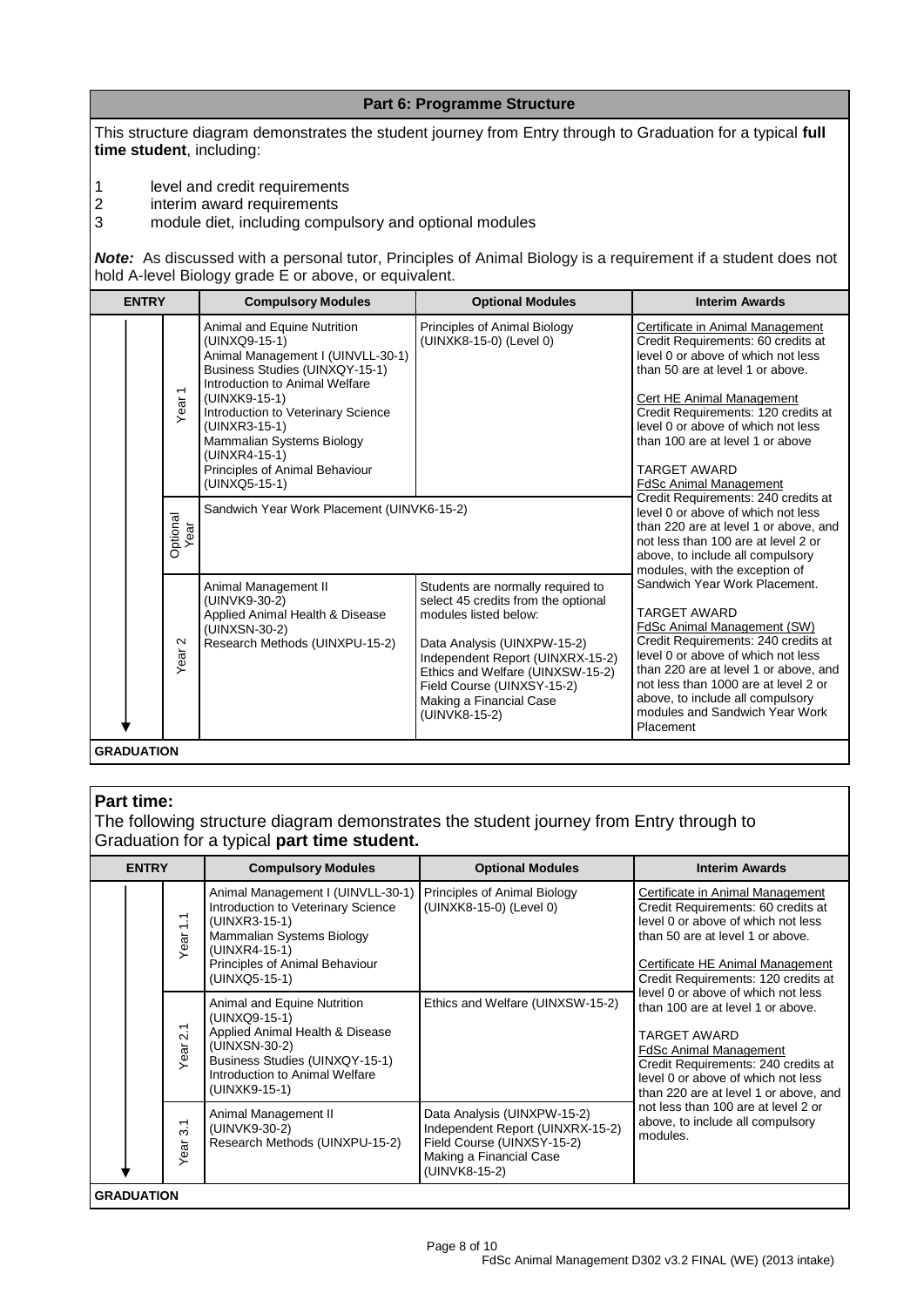# **Part 7: Entry Requirements**

The University's Standard Entry Requirements apply with the following additions:

Applicants must provide evidence which demonstrates to the University's satisfaction that they can benefit from study at foundation degree level and are likely to achieve the required standard. Applicants will have achieved five subjects including English, Mathematics and Science at GCSE level grades A-C, or equivalents (functional skills level 2 is considered equivalent to English and Mathematics GCSE Grades A-C for this programme), and current UCAS Tariff Points or equivalent, to normally include a science subject. Applicants will have achieved tariff points as appropriate for the year of entry, which for the academic year 2013/14 was 160 tariff points.

We also welcome applicants from a diverse range of backgrounds who do not have the entry requirements outlined above. The university will consider applicants on the basis of evidence of personal, professional and educational experience which indicates an applicant's ability to meet the demands of an undergraduate degree programme. Applicants with non-standard entry criteria will be reviewed on an individual basis. This will take the form of an individual interview with members of the programme team and possibly the completion of a set task such as a written assignment. Where appropriate experience or learning has been gained prior to enrolment on the programme AL/AEL may be possible.

Applicants whose first language is not English must also gain a minimum IELTS score of 6.0 prior to entry onto the programme.

## **Part 8: Reference Points and Benchmarks**

The learning outcomes for the programme have been developed with reference to the qualification descriptors used in the QAA Framework for Higher Education Qualifications. The QAA Foundation degree qualification bench marks describe the distinctive features of a qualification at this level, its purpose, general characteristics and generic outcomes. In particular the following characteristics of the Foundation degree have been considered, employer involvement, accessibility, progression, flexibility, partnership, monitoring, review and vocational orientation which will allow students to perform effectively in their chosen field. These are further explored in Part 3 together with subject benchmarks and relevant codes of practice.

- 1 QAA Subject Benchmark Statement:
	- Agriculture, Forestry, Agricultural Sciences, Food Sciences and Consumer Sciences
	- Foundation Degree qualification benchmark, 2010
	- General Business and Management, 2007
- 2 In addition the following benchmarks have been taken into consideration at subject level:
	- Code of Practice for the Assurance of Academic Quality and Standards in Higher Education: Placement Learning (QAA 2001);
	- The Framework for Higher Education Qualifications in England Wales and Northern Ireland (QAA 2001) Foundation Degree QAA document
	- Foundation Degree: qualification benchmark (QAA 2004)
	- University Teaching and Learning Policies: University of the West of England Learning and Teaching Strategy (2001)
	- Employer interaction/feedback: Field of Animal Science Vocational Panel meetings.

These documents have been used to identify key benchmarks, curriculum content and standards of assessment and teaching, throughout all modules on this programme.

- 3 Employer interaction/feedback:
	- Animal/Equine Management Vocational Panel Meeting
- 4 Programme monitoring and review may lead to changes to approved programmes. There may be a time lag between approval of such changes/modifications and their incorporation into an authorised programme specification. Enquiries about any recent changes to the programme made since this specification was authorised should be made to the relevant Faculty Administrator.